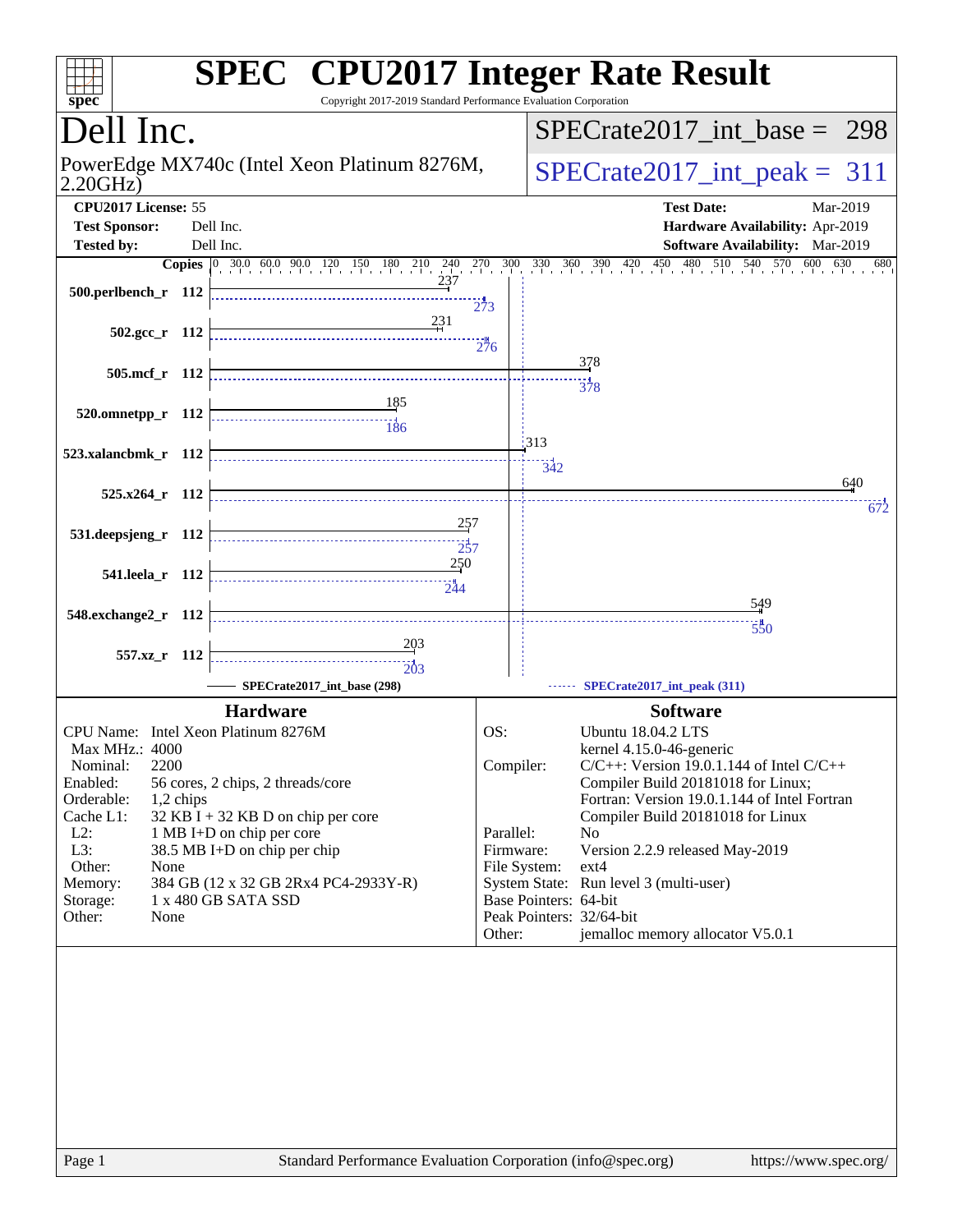

Copyright 2017-2019 Standard Performance Evaluation Corporation

# Dell Inc.

#### 2.20GHz) PowerEdge MX740c (Intel Xeon Platinum 8276M,  $\big|$  [SPECrate2017\\_int\\_peak =](http://www.spec.org/auto/cpu2017/Docs/result-fields.html#SPECrate2017intpeak) 311

[SPECrate2017\\_int\\_base =](http://www.spec.org/auto/cpu2017/Docs/result-fields.html#SPECrate2017intbase) 298

**[CPU2017 License:](http://www.spec.org/auto/cpu2017/Docs/result-fields.html#CPU2017License)** 55 **[Test Date:](http://www.spec.org/auto/cpu2017/Docs/result-fields.html#TestDate)** Mar-2019 **[Test Sponsor:](http://www.spec.org/auto/cpu2017/Docs/result-fields.html#TestSponsor)** Dell Inc. **[Hardware Availability:](http://www.spec.org/auto/cpu2017/Docs/result-fields.html#HardwareAvailability)** Apr-2019 **[Tested by:](http://www.spec.org/auto/cpu2017/Docs/result-fields.html#Testedby)** Dell Inc. **[Software Availability:](http://www.spec.org/auto/cpu2017/Docs/result-fields.html#SoftwareAvailability)** Mar-2019

### **[Results Table](http://www.spec.org/auto/cpu2017/Docs/result-fields.html#ResultsTable)**

| <b>Base</b>                      |               |                |       |                |       |                |       | <b>Peak</b>   |                |              |                |              |                |              |
|----------------------------------|---------------|----------------|-------|----------------|-------|----------------|-------|---------------|----------------|--------------|----------------|--------------|----------------|--------------|
| <b>Benchmark</b>                 | <b>Copies</b> | <b>Seconds</b> | Ratio | <b>Seconds</b> | Ratio | <b>Seconds</b> | Ratio | <b>Copies</b> | <b>Seconds</b> | <b>Ratio</b> | <b>Seconds</b> | <b>Ratio</b> | <b>Seconds</b> | <b>Ratio</b> |
| $500$ .perlbench r               | 112           | 753            | 237   | 750            | 238   | 751            | 237   | 112           | 654            | 272          | 652            | 274          | 653            | 273          |
| $502.\text{gcc}_r$               | 112           | 687            | 231   | 685            | 231   | 700            | 227   | 112           | 572            | 277          | 579            | 274          | 575            | 276          |
| $505$ .mcf r                     | 112           | 479            | 378   | 478            | 378   | 479            | 378   | 112           | 478            | 378          | 479            | 378          | 478            | 379          |
| 520.omnetpp_r                    | 112           | 793            | 185   | 793            | 185   | 792            | 186   | 112           | 792            | 185          | 792            | 186          | 792            | 186          |
| 523.xalancbmk r                  | 112           | 377            | 313   | 377            | 313   | 378            | 313   | 112           | 346            | 342          | 346            | 342          | 346            | 342          |
| 525.x264 r                       | 112           | 306            | 641   | 306            | 640   | 307            | 639   | 112           | 292            | 672          | 292            | 672          | 292            | 672          |
| $531.$ deepsjeng $_r$            | 112           | 499            | 257   | 499            | 257   | 499            | 257   | 112           | 499            | 257          | 499            | 257          | 499            | 257          |
| 541.leela_r                      | 112           | 742            | 250   | 745            | 249   | 743            | 250   | 112           | 759            | 244          | 759            | 244          | 764            | 243          |
| 548.exchange2_r                  | 112           | 536            | 547   | 534            | 549   | 535            | 549   | 112           | 534            | 550          | 534            | 550          | 536            | 548          |
| 557.xz r                         | 112           | 595            | 203   | 595            | 203   | 596            | 203   | 112           | 595            | 203          | 596            | 203          | 595            | 203          |
| $SPECrate2017$ int base =<br>298 |               |                |       |                |       |                |       |               |                |              |                |              |                |              |
| $CDEQ = 1.0047 + 1.001$          |               |                | $-1$  |                |       |                |       |               |                |              |                |              |                |              |

**[SPECrate2017\\_int\\_peak =](http://www.spec.org/auto/cpu2017/Docs/result-fields.html#SPECrate2017intpeak) 311**

Results appear in the [order in which they were run](http://www.spec.org/auto/cpu2017/Docs/result-fields.html#RunOrder). Bold underlined text [indicates a median measurement](http://www.spec.org/auto/cpu2017/Docs/result-fields.html#Median).

### **[Submit Notes](http://www.spec.org/auto/cpu2017/Docs/result-fields.html#SubmitNotes)**

 The numactl mechanism was used to bind copies to processors. The config file option 'submit' was used to generate numactl commands to bind each copy to a specific processor. For details, please see the config file.

### **[Operating System Notes](http://www.spec.org/auto/cpu2017/Docs/result-fields.html#OperatingSystemNotes)**

Stack size set to unlimited using "ulimit -s unlimited"

### **[General Notes](http://www.spec.org/auto/cpu2017/Docs/result-fields.html#GeneralNotes)**

Environment variables set by runcpu before the start of the run: LD\_LIBRARY\_PATH = "/home/cpu2017/lib/ia32:/home/cpu2017/lib/intel64:/home/cpu2017/je5.0.1-32:/home/cpu2017/je5.0.1-64" Binaries compiled on a system with 1x Intel Core i9-7900X CPU + 32GB RAM memory using Redhat Enterprise Linux 7.5 NA: The test sponsor attests, as of date of publication, that CVE-2017-5754 (Meltdown) is mitigated in the system as tested and documented. Yes: The test sponsor attests, as of date of publication, that CVE-2017-5753 (Spectre variant 1) is mitigated in the system as tested and documented. Yes: The test sponsor attests, as of date of publication, that CVE-2017-5715 (Spectre variant 2) is mitigated in the system as tested and documented. Transparent Huge Pages enabled by default Prior to runcpu invocation Filesystem page cache synced and cleared with: sync; echo 3> /proc/sys/vm/drop\_caches runcpu command invoked through numactl i.e.:

**(Continued on next page)**

| Page 2<br>Standard Performance Evaluation Corporation (info@spec.org)<br>https://www.spec.org/ |
|------------------------------------------------------------------------------------------------|
|------------------------------------------------------------------------------------------------|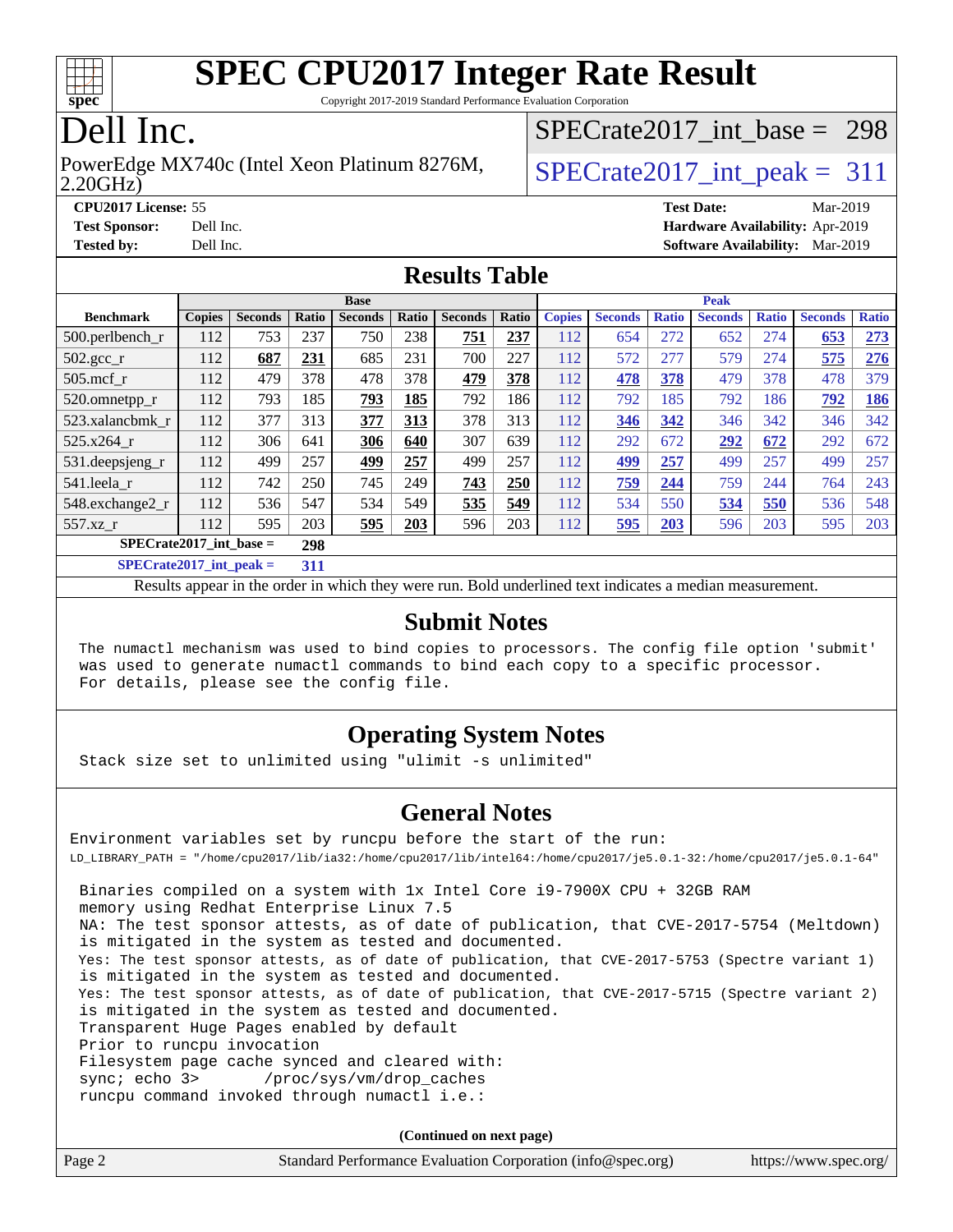

Copyright 2017-2019 Standard Performance Evaluation Corporation

### Dell Inc.

2.20GHz) PowerEdge MX740c (Intel Xeon Platinum 8276M,  $\big|$  [SPECrate2017\\_int\\_peak =](http://www.spec.org/auto/cpu2017/Docs/result-fields.html#SPECrate2017intpeak) 311

[SPECrate2017\\_int\\_base =](http://www.spec.org/auto/cpu2017/Docs/result-fields.html#SPECrate2017intbase) 298

**[CPU2017 License:](http://www.spec.org/auto/cpu2017/Docs/result-fields.html#CPU2017License)** 55 **[Test Date:](http://www.spec.org/auto/cpu2017/Docs/result-fields.html#TestDate)** Mar-2019

**[Test Sponsor:](http://www.spec.org/auto/cpu2017/Docs/result-fields.html#TestSponsor)** Dell Inc. **[Hardware Availability:](http://www.spec.org/auto/cpu2017/Docs/result-fields.html#HardwareAvailability)** Apr-2019 **[Tested by:](http://www.spec.org/auto/cpu2017/Docs/result-fields.html#Testedby)** Dell Inc. **[Software Availability:](http://www.spec.org/auto/cpu2017/Docs/result-fields.html#SoftwareAvailability)** Mar-2019

### **[General Notes \(Continued\)](http://www.spec.org/auto/cpu2017/Docs/result-fields.html#GeneralNotes)**

 numactl --interleave=all runcpu <etc> jemalloc, a general purpose malloc implementation built with the RedHat Enterprise 7.5, and the system compiler gcc 4.8.5 sources available from jemalloc.net or <https://github.com/jemalloc/jemalloc/releases>

### **[Platform Notes](http://www.spec.org/auto/cpu2017/Docs/result-fields.html#PlatformNotes)**

 BIOS settings: ADDDC setting disabled Sub NUMA Cluster enabled Virtualization Technology disabled DCU Streamer Prefetcher enabled System Profile set to Custom CPU Performance set to Maximum Performance C States set to Autonomous C1E disabled Uncore Frequency set to Dynamic Energy Efficiency Policy set to Performance Memory Patrol Scrub disabled Logical Processor enabled CPU Interconnect Bus Link Power Management disabled PCI ASPM L1 Link Power Management disabled Sysinfo program /home/cpu2017/bin/sysinfo Rev: r5974 of 2018-05-19 9bcde8f2999c33d61f64985e45859ea9 running on intel-sut Thu May 9 21:26:44 2019 SUT (System Under Test) info as seen by some common utilities. For more information on this section, see <https://www.spec.org/cpu2017/Docs/config.html#sysinfo> From /proc/cpuinfo model name : Intel(R) Xeon(R) Platinum 8276M CPU @ 2.20GHz 2 "physical id"s (chips) 112 "processors" cores, siblings (Caution: counting these is hw and system dependent. The following excerpts from /proc/cpuinfo might not be reliable. Use with caution.) cpu cores : 28 siblings : 56 physical 0: cores 0 1 2 3 4 5 6 8 9 10 11 12 13 14 16 17 18 19 20 21 22 24 25 26 27 28 29 30 physical 1: cores 0 1 2 3 4 5 6 8 9 10 11 12 13 14 16 17 18 19 20 21 22 24 25 26 27 28 29 30 From lscpu: Architecture: x86\_64 CPU op-mode(s): 32-bit, 64-bit **(Continued on next page)**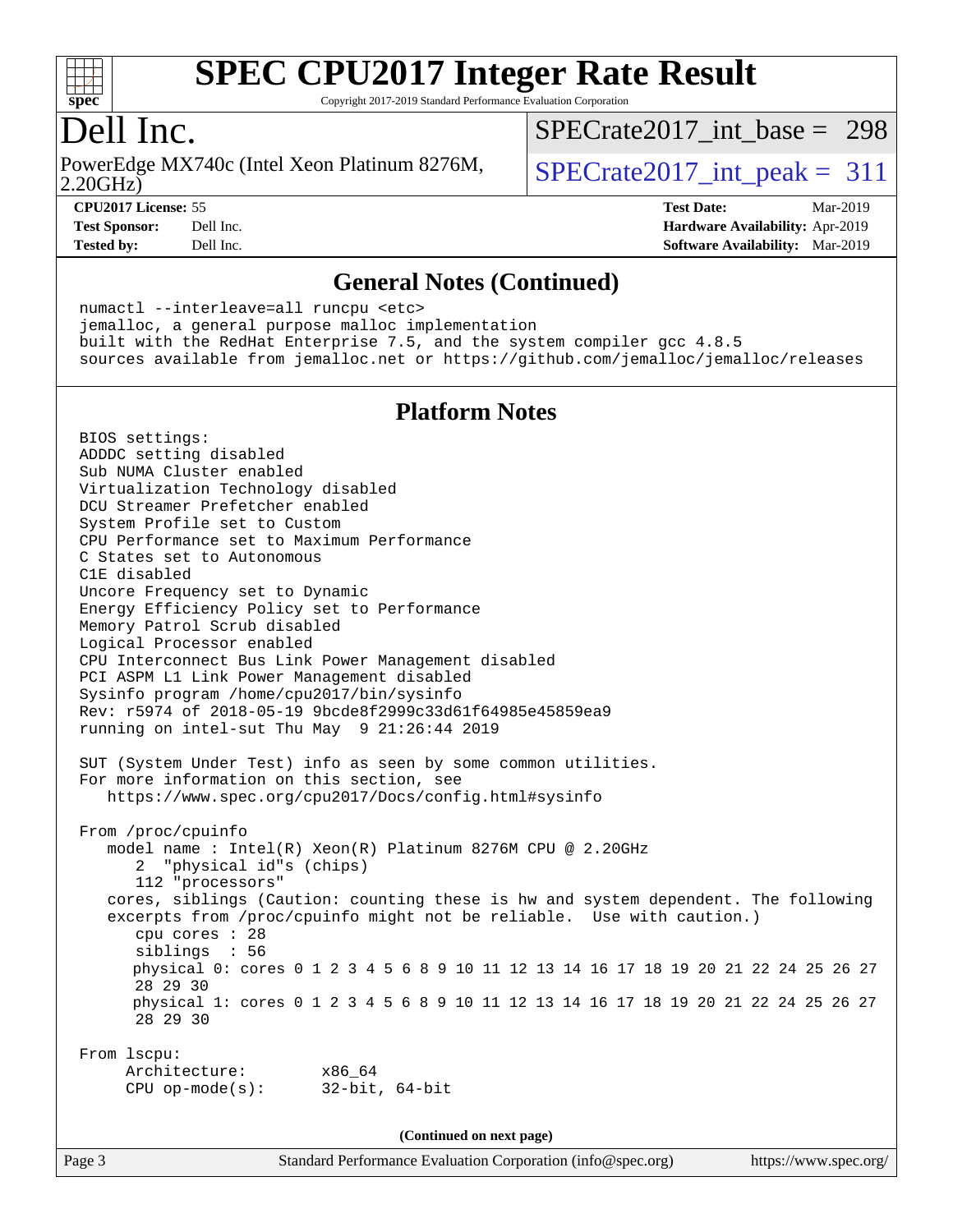

Copyright 2017-2019 Standard Performance Evaluation Corporation

# Dell Inc.

2.20GHz) PowerEdge MX740c (Intel Xeon Platinum 8276M,  $SPECrate2017\_int\_peak = 311$ 

[SPECrate2017\\_int\\_base =](http://www.spec.org/auto/cpu2017/Docs/result-fields.html#SPECrate2017intbase) 298

**[CPU2017 License:](http://www.spec.org/auto/cpu2017/Docs/result-fields.html#CPU2017License)** 55 **[Test Date:](http://www.spec.org/auto/cpu2017/Docs/result-fields.html#TestDate)** Mar-2019

**[Test Sponsor:](http://www.spec.org/auto/cpu2017/Docs/result-fields.html#TestSponsor)** Dell Inc. **[Hardware Availability:](http://www.spec.org/auto/cpu2017/Docs/result-fields.html#HardwareAvailability)** Apr-2019 **[Tested by:](http://www.spec.org/auto/cpu2017/Docs/result-fields.html#Testedby)** Dell Inc. **[Software Availability:](http://www.spec.org/auto/cpu2017/Docs/result-fields.html#SoftwareAvailability)** Mar-2019

### **[Platform Notes \(Continued\)](http://www.spec.org/auto/cpu2017/Docs/result-fields.html#PlatformNotes)**

| Byte Order:              | Little Endian                                                                                                   |
|--------------------------|-----------------------------------------------------------------------------------------------------------------|
| CPU(s):                  | 112                                                                                                             |
|                          | On-line CPU(s) list: $0-111$                                                                                    |
| Thread(s) per core:      | $\overline{2}$                                                                                                  |
| Core(s) per socket:      | 28                                                                                                              |
| Socket(s):               | $\overline{2}$                                                                                                  |
| NUMA $node(s):$          | 4                                                                                                               |
| Vendor ID:               | GenuineIntel                                                                                                    |
| CPU family:              | 6                                                                                                               |
| Model:                   | 85                                                                                                              |
| Model name:              | $Intel(R) Xeon(R) Platinum 8276M CPU @ 2.20GHz$                                                                 |
| Stepping:                | 6                                                                                                               |
| CPU MHz:                 | 3509.685                                                                                                        |
| BogoMIPS:                | 4400.00                                                                                                         |
| Virtualization:          | $VT - x$                                                                                                        |
| Lld cache:               | 32K                                                                                                             |
| Lli cache:               | 32K                                                                                                             |
| L2 cache:                | 1024K                                                                                                           |
| L3 cache:                | 39424K                                                                                                          |
| NUMA node0 CPU(s):       |                                                                                                                 |
|                          | 0, 4, 8, 12, 16, 20, 24, 28, 32, 36, 40, 44, 48, 52, 56, 60, 64, 68, 72, 76, 80, 84, 88, 92, 96, 100, 104, 108  |
| NUMA node1 CPU(s):       |                                                                                                                 |
|                          | 1, 5, 9, 13, 17, 21, 25, 29, 33, 37, 41, 45, 49, 53, 57, 61, 65, 69, 73, 77, 81, 85, 89, 93, 97, 101, 105, 109  |
| NUMA $node2$ $CPU(s)$ :  |                                                                                                                 |
|                          | 2, 6, 10, 14, 18, 22, 26, 30, 34, 38, 42, 46, 50, 54, 58, 62, 66, 70, 74, 78, 82, 86, 90, 94, 98, 102, 106, 110 |
| NUMA node3 CPU(s):       |                                                                                                                 |
|                          | 3, 7, 11, 15, 19, 23, 27, 31, 35, 39, 43, 47, 51, 55, 59, 63, 67, 71, 75, 79, 83, 87, 91, 95, 99, 103, 107, 111 |
| Flaqs:                   | fpu vme de pse tsc msr pae mce cx8 apic sep mtrr pge mca cmov                                                   |
|                          | pat pse36 clflush dts acpi mmx fxsr sse sse2 ss ht tm pbe syscall nx pdpelgb rdtscp                             |
|                          | lm constant_tsc art arch_perfmon pebs bts rep_good nopl xtopology nonstop_tsc cpuid                             |
|                          | aperfmperf pni pclmulqdq dtes64 monitor ds_cpl vmx smx est tm2 ssse3 sdbg fma cx16                              |
|                          | xtpr pdcm pcid dca sse4_1 sse4_2 x2apic movbe popcnt aes xsave avx f16c rdrand                                  |
|                          | lahf_lm abm 3dnowprefetch cpuid_fault epb cat_13 cdp_13 invpcid_single intel_ppin                               |
|                          | ssbd mba ibrs ibpb stibp ibrs_enhanced tpr_shadow vnmi flexpriority ept vpid                                    |
|                          | fsgsbase tsc_adjust bmil hle avx2 smep bmi2 erms invpcid rtm cqm mpx rdt_a avx512f                              |
|                          | avx512dq rdseed adx smap clflushopt clwb intel_pt avx512cd avx512bw avx512vl                                    |
|                          | xsaveopt xsavec xgetbvl xsaves cqm_llc cqm_occup_llc cqm_mbm_total cqm_mbm_local                                |
|                          | dtherm ida arat pln pts pku ospke avx512_vnni flush_lld arch_capabilities                                       |
|                          |                                                                                                                 |
| /proc/cpuinfo cache data |                                                                                                                 |
| cache size : 39424 KB    |                                                                                                                 |
|                          |                                                                                                                 |
|                          | From numactl --hardware WARNING: a numactl 'node' might or might not correspond to a                            |
| physical chip.           |                                                                                                                 |
| available: 4 nodes (0-3) |                                                                                                                 |
|                          | node 0 cpus: 0 4 8 12 16 20 24 28 32 36 40 44 48 52 56 60 64 68 72 76 80 84 88 92 96                            |
| 100 104 108              |                                                                                                                 |
|                          |                                                                                                                 |
|                          |                                                                                                                 |
|                          | (Continued on next page)                                                                                        |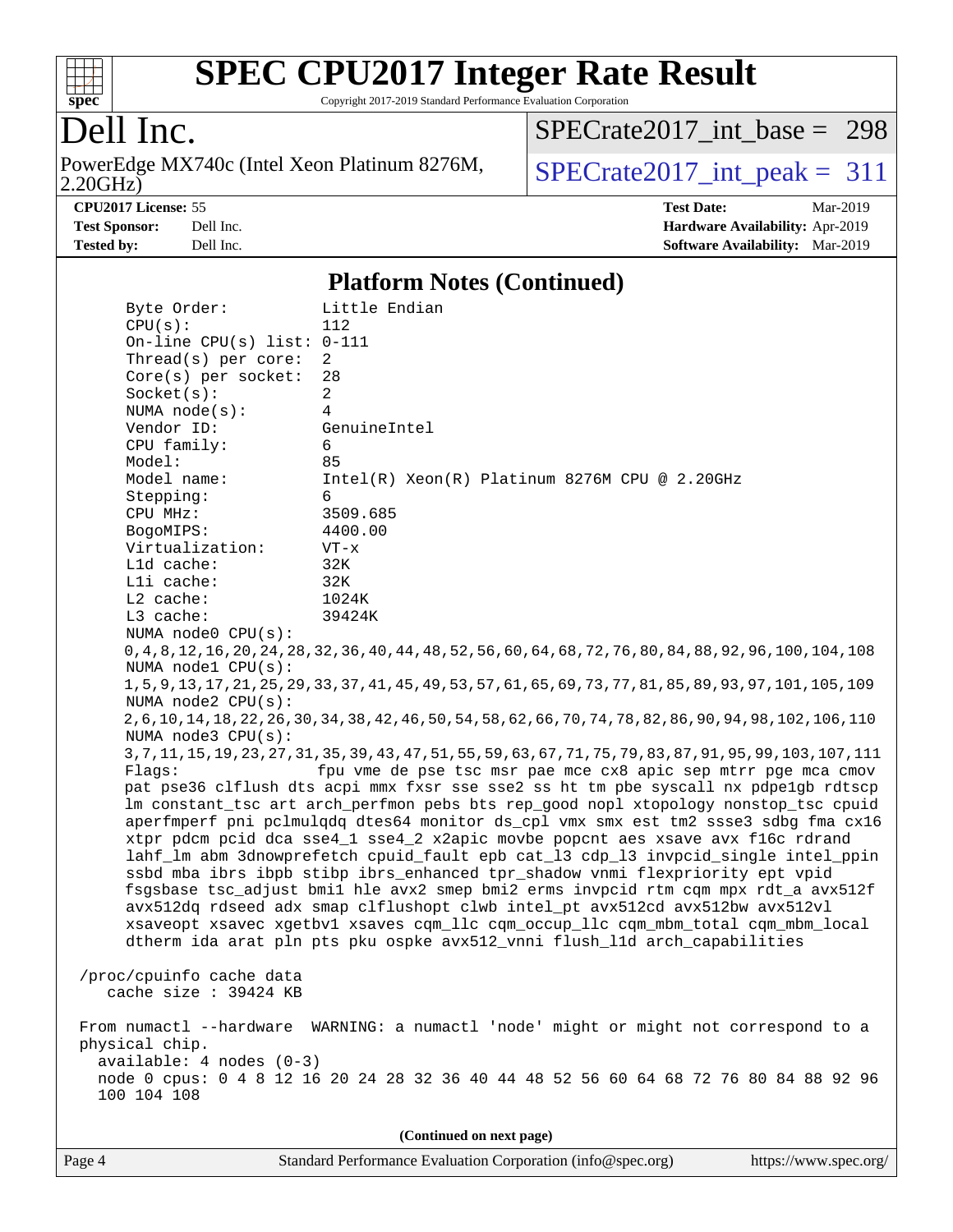

Copyright 2017-2019 Standard Performance Evaluation Corporation

## Dell Inc.

2.20GHz) PowerEdge MX740c (Intel Xeon Platinum 8276M,  $\big|$  [SPECrate2017\\_int\\_peak =](http://www.spec.org/auto/cpu2017/Docs/result-fields.html#SPECrate2017intpeak) 311

[SPECrate2017\\_int\\_base =](http://www.spec.org/auto/cpu2017/Docs/result-fields.html#SPECrate2017intbase) 298

**[Tested by:](http://www.spec.org/auto/cpu2017/Docs/result-fields.html#Testedby)** Dell Inc. **[Software Availability:](http://www.spec.org/auto/cpu2017/Docs/result-fields.html#SoftwareAvailability)** Mar-2019

**[CPU2017 License:](http://www.spec.org/auto/cpu2017/Docs/result-fields.html#CPU2017License)** 55 **[Test Date:](http://www.spec.org/auto/cpu2017/Docs/result-fields.html#TestDate)** Mar-2019 **[Test Sponsor:](http://www.spec.org/auto/cpu2017/Docs/result-fields.html#TestSponsor)** Dell Inc. **[Hardware Availability:](http://www.spec.org/auto/cpu2017/Docs/result-fields.html#HardwareAvailability)** Apr-2019

### **[Platform Notes \(Continued\)](http://www.spec.org/auto/cpu2017/Docs/result-fields.html#PlatformNotes)**

 node 0 size: 95145 MB node 0 free: 94797 MB node 1 cpus: 1 5 9 13 17 21 25 29 33 37 41 45 49 53 57 61 65 69 73 77 81 85 89 93 97 101 105 109 node 1 size: 96741 MB node 1 free: 96460 MB node 2 cpus: 2 6 10 14 18 22 26 30 34 38 42 46 50 54 58 62 66 70 74 78 82 86 90 94 98 102 106 110 node 2 size: 96762 MB node 2 free: 96484 MB node 3 cpus: 3 7 11 15 19 23 27 31 35 39 43 47 51 55 59 63 67 71 75 79 83 87 91 95 99 103 107 111 node 3 size: 96761 MB node 3 free: 96448 MB node distances: node 0 1 2 3 0: 10 21 11 21 1: 21 10 21 11 2: 11 21 10 21 3: 21 11 21 10 From /proc/meminfo MemTotal: 394661064 kB HugePages Total: 0 Hugepagesize: 2048 kB /usr/bin/lsb\_release -d Ubuntu 18.04.2 LTS From /etc/\*release\* /etc/\*version\* debian\_version: buster/sid os-release: NAME="Ubuntu" VERSION="18.04.2 LTS (Bionic Beaver)" ID=ubuntu ID\_LIKE=debian PRETTY\_NAME="Ubuntu 18.04.2 LTS" VERSION\_ID="18.04" HOME\_URL="<https://www.ubuntu.com/"> SUPPORT\_URL="<https://help.ubuntu.com/"> uname -a: Linux intel-sut 4.15.0-46-generic #49-Ubuntu SMP Wed Feb 6 09:33:07 UTC 2019 x86\_64 x86\_64 x86\_64 GNU/Linux Kernel self-reported vulnerability status: **(Continued on next page)**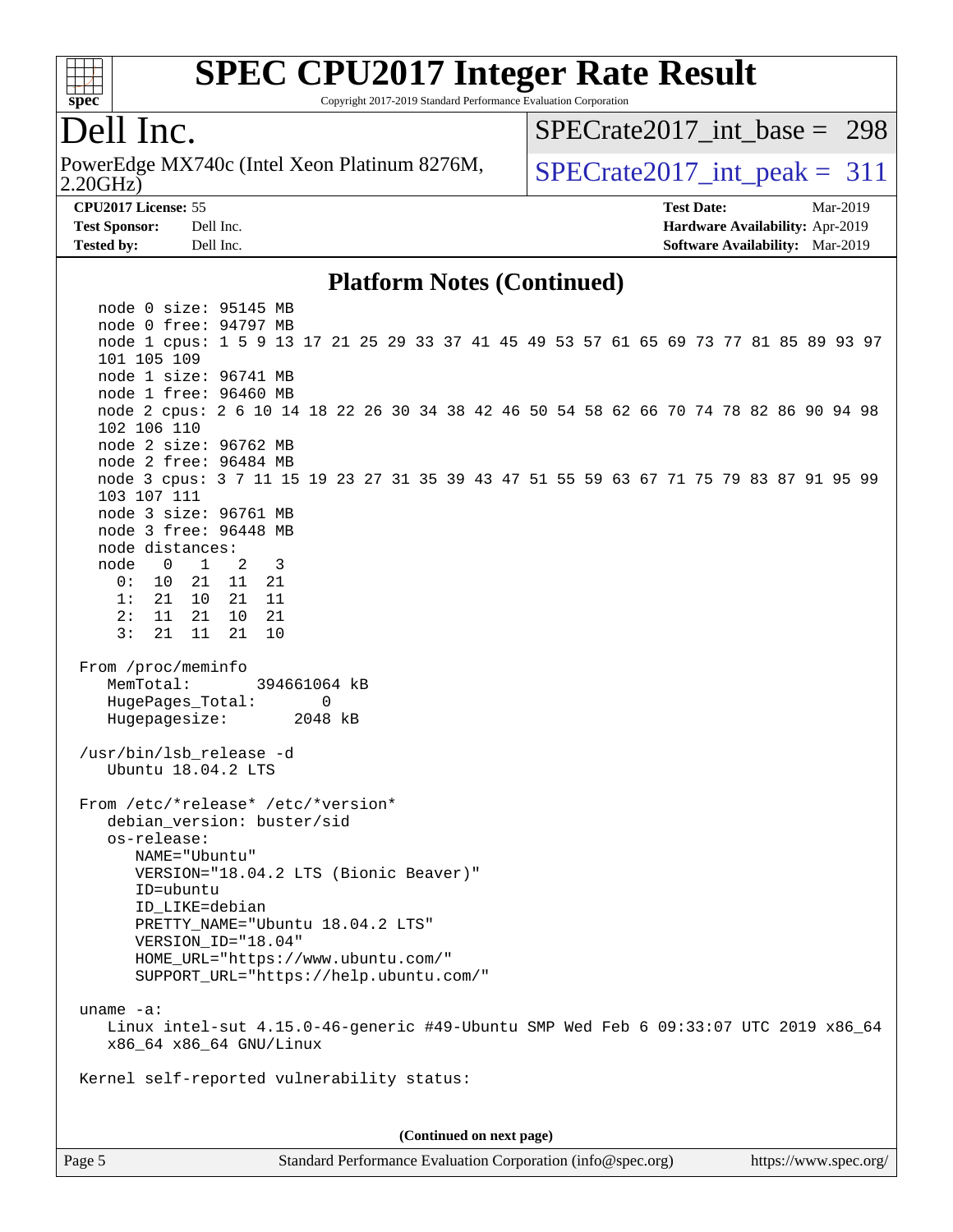

Copyright 2017-2019 Standard Performance Evaluation Corporation

### Dell Inc.

2.20GHz) PowerEdge MX740c (Intel Xeon Platinum 8276M,  $\vert$  [SPECrate2017\\_int\\_peak =](http://www.spec.org/auto/cpu2017/Docs/result-fields.html#SPECrate2017intpeak) 311

[SPECrate2017\\_int\\_base =](http://www.spec.org/auto/cpu2017/Docs/result-fields.html#SPECrate2017intbase) 298

**[Tested by:](http://www.spec.org/auto/cpu2017/Docs/result-fields.html#Testedby)** Dell Inc. **[Software Availability:](http://www.spec.org/auto/cpu2017/Docs/result-fields.html#SoftwareAvailability)** Mar-2019

**[CPU2017 License:](http://www.spec.org/auto/cpu2017/Docs/result-fields.html#CPU2017License)** 55 **[Test Date:](http://www.spec.org/auto/cpu2017/Docs/result-fields.html#TestDate)** Mar-2019 **[Test Sponsor:](http://www.spec.org/auto/cpu2017/Docs/result-fields.html#TestSponsor)** Dell Inc. **[Hardware Availability:](http://www.spec.org/auto/cpu2017/Docs/result-fields.html#HardwareAvailability)** Apr-2019

### **[Platform Notes \(Continued\)](http://www.spec.org/auto/cpu2017/Docs/result-fields.html#PlatformNotes)**

 CVE-2017-5754 (Meltdown): Not affected CVE-2017-5753 (Spectre variant 1): Mitigation: \_\_user pointer sanitization CVE-2017-5715 (Spectre variant 2): Mitigation: Enhanced IBRS, IBPB

run-level 3 May 9 21:25

 SPEC is set to: /home/cpu2017 Filesystem Type Size Used Avail Use% Mounted on /dev/sda2 ext4 439G 20G 398G 5% /

 Additional information from dmidecode follows. WARNING: Use caution when you interpret this section. The 'dmidecode' program reads system data which is "intended to allow hardware to be accurately determined", but the intent may not be met, as there are frequent changes to hardware, firmware, and the "DMTF SMBIOS" standard. BIOS Dell Inc. 2.2.9 05/08/2019 Memory: 11x 00AD00B300AD HMA84GR7CJR4N-WM 32 GB 2 rank 2933 1x 00AD063200AD HMA84GR7CJR4N-WM 32 GB 2 rank 2933

12x Not Specified Not Specified

(End of data from sysinfo program)

### **[Compiler Version Notes](http://www.spec.org/auto/cpu2017/Docs/result-fields.html#CompilerVersionNotes)**

| CC.    | $502.\text{qcc r (peak)}$                                                                                                                                                        |  |
|--------|----------------------------------------------------------------------------------------------------------------------------------------------------------------------------------|--|
|        | Intel(R) C Intel(R) 64 Compiler for applications running on $IA-32$ , Version<br>19.0.1.144 Build 20181018<br>Copyright (C) 1985-2018 Intel Corporation. All rights reserved.    |  |
| CC.    | 500.perlbench_r(base) 502.gcc_r(base) 505.mcf_r(base, peak)<br>525.x264 $r(base, peak)$ 557.xz $r(base, peak)$                                                                   |  |
|        | Intel(R) C Intel(R) 64 Compiler for applications running on Intel(R) 64,<br>Version 19.0.1.144 Build 20181018<br>Copyright (C) 1985-2018 Intel Corporation. All rights reserved. |  |
| CC.    | ========================<br>$500.$ perlbench $r$ (peak)                                                                                                                          |  |
|        | Intel(R) C Intel(R) 64 Compiler for applications running on Intel(R) 64,<br>Version 19.0.1.144 Build 20181018                                                                    |  |
|        | (Continued on next page)                                                                                                                                                         |  |
| Page 6 | Standard Performance Evaluation Corporation (info@spec.org)<br>https://www.spec.org/                                                                                             |  |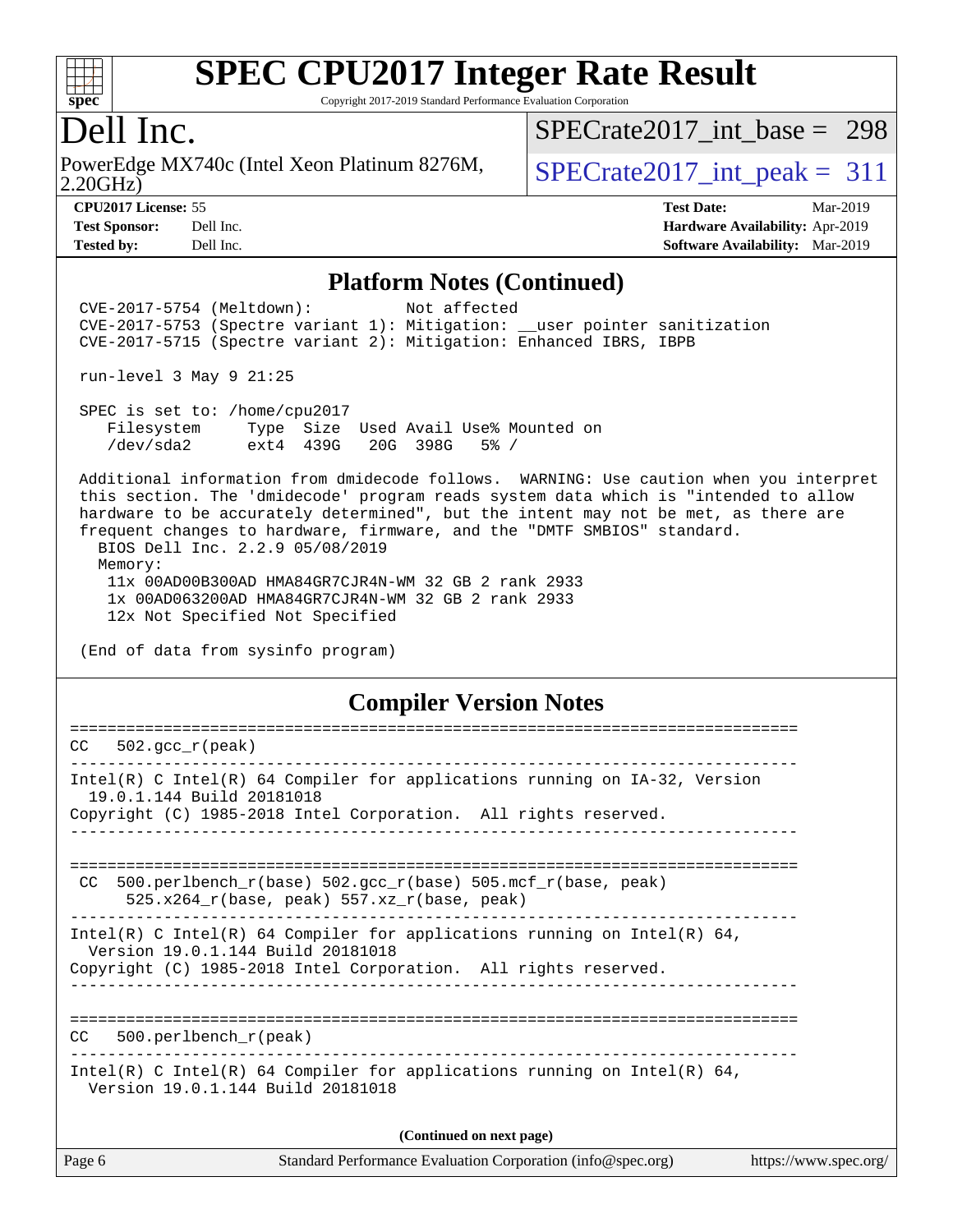

Copyright 2017-2019 Standard Performance Evaluation Corporation

## Dell Inc.

2.20GHz) PowerEdge MX740c (Intel Xeon Platinum 8276M,  $\big|$  [SPECrate2017\\_int\\_peak =](http://www.spec.org/auto/cpu2017/Docs/result-fields.html#SPECrate2017intpeak) 311

[SPECrate2017\\_int\\_base =](http://www.spec.org/auto/cpu2017/Docs/result-fields.html#SPECrate2017intbase) 298

**[CPU2017 License:](http://www.spec.org/auto/cpu2017/Docs/result-fields.html#CPU2017License)** 55 **[Test Date:](http://www.spec.org/auto/cpu2017/Docs/result-fields.html#TestDate)** Mar-2019 **[Test Sponsor:](http://www.spec.org/auto/cpu2017/Docs/result-fields.html#TestSponsor)** Dell Inc. **[Hardware Availability:](http://www.spec.org/auto/cpu2017/Docs/result-fields.html#HardwareAvailability)** Apr-2019 **[Tested by:](http://www.spec.org/auto/cpu2017/Docs/result-fields.html#Testedby)** Dell Inc. **[Software Availability:](http://www.spec.org/auto/cpu2017/Docs/result-fields.html#SoftwareAvailability)** Mar-2019

### **[Compiler Version Notes \(Continued\)](http://www.spec.org/auto/cpu2017/Docs/result-fields.html#CompilerVersionNotes)**

| Copyright (C) 1985-2018 Intel Corporation. All rights reserved.                                                                                                                        |
|----------------------------------------------------------------------------------------------------------------------------------------------------------------------------------------|
|                                                                                                                                                                                        |
| $CXXC$ 523.xalancbmk $r(\text{peak})$                                                                                                                                                  |
| $Intel(R)$ C++ Intel(R) 64 Compiler for applications running on IA-32, Version<br>19.0.1.144 Build 20181018<br>Copyright (C) 1985-2018 Intel Corporation. All rights reserved.         |
| CXXC 520.omnetpp_r(base, peak) 523.xalancbmk_r(base) 531.deepsjeng_r(base,<br>peak) 541. leela r(base, peak)                                                                           |
| Intel(R) $C++$ Intel(R) 64 Compiler for applications running on Intel(R) 64,<br>Version 19.0.1.144 Build 20181018<br>Copyright (C) 1985-2018 Intel Corporation. All rights reserved.   |
| $548$ . exchange2 $r(base, peak)$<br>FC                                                                                                                                                |
| Intel(R) Fortran Intel(R) 64 Compiler for applications running on Intel(R)<br>64, Version 19.0.1.144 Build 20181018<br>Copyright (C) 1985-2018 Intel Corporation. All rights reserved. |

### **[Base Compiler Invocation](http://www.spec.org/auto/cpu2017/Docs/result-fields.html#BaseCompilerInvocation)**

[C benchmarks](http://www.spec.org/auto/cpu2017/Docs/result-fields.html#Cbenchmarks): [icc -m64 -std=c11](http://www.spec.org/cpu2017/results/res2019q3/cpu2017-20190624-15425.flags.html#user_CCbase_intel_icc_64bit_c11_33ee0cdaae7deeeab2a9725423ba97205ce30f63b9926c2519791662299b76a0318f32ddfffdc46587804de3178b4f9328c46fa7c2b0cd779d7a61945c91cd35)

[C++ benchmarks:](http://www.spec.org/auto/cpu2017/Docs/result-fields.html#CXXbenchmarks) [icpc -m64](http://www.spec.org/cpu2017/results/res2019q3/cpu2017-20190624-15425.flags.html#user_CXXbase_intel_icpc_64bit_4ecb2543ae3f1412ef961e0650ca070fec7b7afdcd6ed48761b84423119d1bf6bdf5cad15b44d48e7256388bc77273b966e5eb805aefd121eb22e9299b2ec9d9)

[Fortran benchmarks](http://www.spec.org/auto/cpu2017/Docs/result-fields.html#Fortranbenchmarks): [ifort -m64](http://www.spec.org/cpu2017/results/res2019q3/cpu2017-20190624-15425.flags.html#user_FCbase_intel_ifort_64bit_24f2bb282fbaeffd6157abe4f878425411749daecae9a33200eee2bee2fe76f3b89351d69a8130dd5949958ce389cf37ff59a95e7a40d588e8d3a57e0c3fd751)

# **[Base Portability Flags](http://www.spec.org/auto/cpu2017/Docs/result-fields.html#BasePortabilityFlags)**

 500.perlbench\_r: [-DSPEC\\_LP64](http://www.spec.org/cpu2017/results/res2019q3/cpu2017-20190624-15425.flags.html#b500.perlbench_r_basePORTABILITY_DSPEC_LP64) [-DSPEC\\_LINUX\\_X64](http://www.spec.org/cpu2017/results/res2019q3/cpu2017-20190624-15425.flags.html#b500.perlbench_r_baseCPORTABILITY_DSPEC_LINUX_X64) 502.gcc\_r: [-DSPEC\\_LP64](http://www.spec.org/cpu2017/results/res2019q3/cpu2017-20190624-15425.flags.html#suite_basePORTABILITY502_gcc_r_DSPEC_LP64)

**(Continued on next page)**

Page 7 Standard Performance Evaluation Corporation [\(info@spec.org\)](mailto:info@spec.org) <https://www.spec.org/>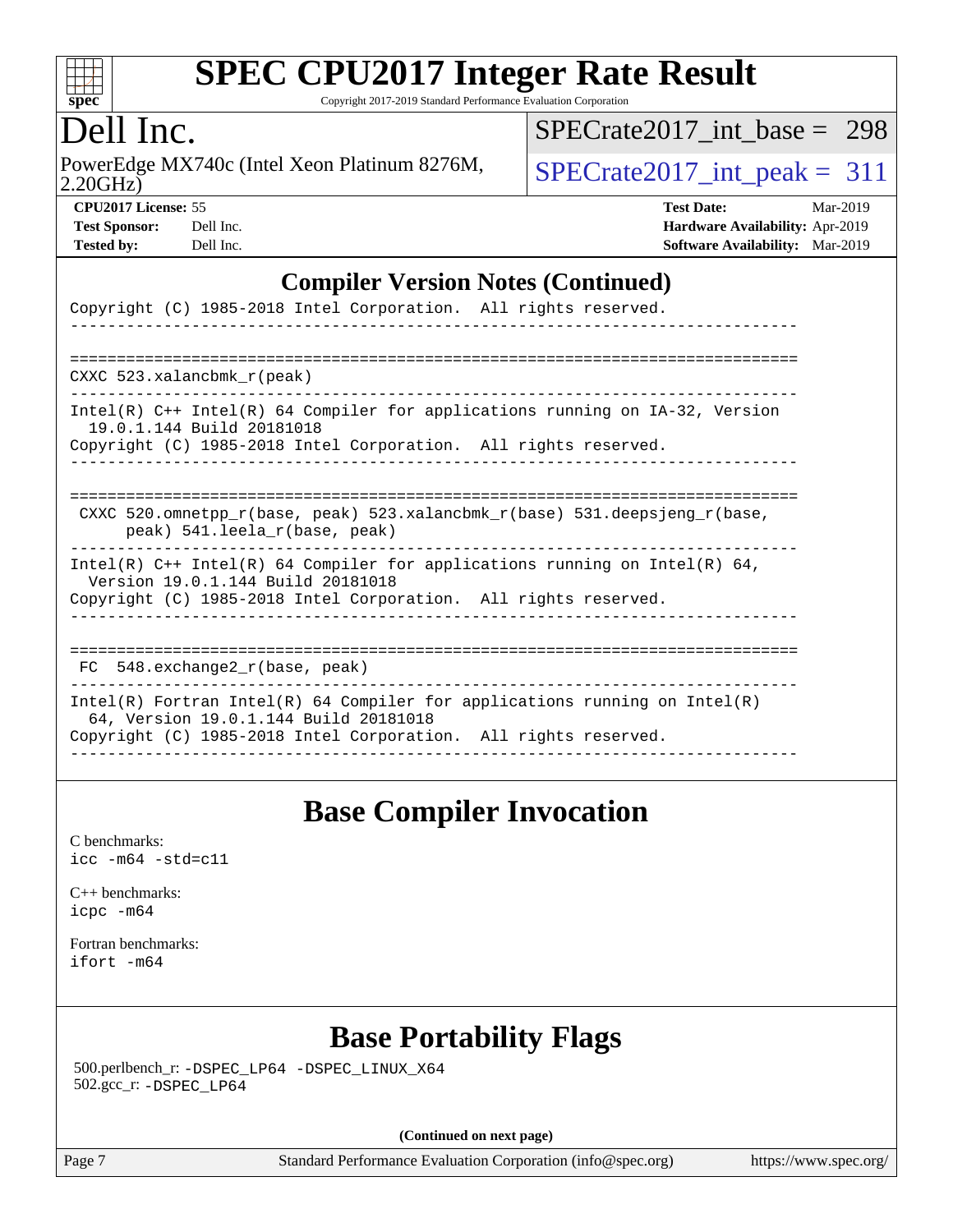

Copyright 2017-2019 Standard Performance Evaluation Corporation

# Dell Inc.

2.20GHz) PowerEdge MX740c (Intel Xeon Platinum 8276M,  $\big|$  [SPECrate2017\\_int\\_peak =](http://www.spec.org/auto/cpu2017/Docs/result-fields.html#SPECrate2017intpeak) 311

[SPECrate2017\\_int\\_base =](http://www.spec.org/auto/cpu2017/Docs/result-fields.html#SPECrate2017intbase) 298

**[CPU2017 License:](http://www.spec.org/auto/cpu2017/Docs/result-fields.html#CPU2017License)** 55 **[Test Date:](http://www.spec.org/auto/cpu2017/Docs/result-fields.html#TestDate)** Mar-2019 **[Test Sponsor:](http://www.spec.org/auto/cpu2017/Docs/result-fields.html#TestSponsor)** Dell Inc. **[Hardware Availability:](http://www.spec.org/auto/cpu2017/Docs/result-fields.html#HardwareAvailability)** Apr-2019 **[Tested by:](http://www.spec.org/auto/cpu2017/Docs/result-fields.html#Testedby)** Dell Inc. **[Software Availability:](http://www.spec.org/auto/cpu2017/Docs/result-fields.html#SoftwareAvailability)** Mar-2019

# **[Base Portability Flags \(Continued\)](http://www.spec.org/auto/cpu2017/Docs/result-fields.html#BasePortabilityFlags)**

 505.mcf\_r: [-DSPEC\\_LP64](http://www.spec.org/cpu2017/results/res2019q3/cpu2017-20190624-15425.flags.html#suite_basePORTABILITY505_mcf_r_DSPEC_LP64) 520.omnetpp\_r: [-DSPEC\\_LP64](http://www.spec.org/cpu2017/results/res2019q3/cpu2017-20190624-15425.flags.html#suite_basePORTABILITY520_omnetpp_r_DSPEC_LP64) 523.xalancbmk\_r: [-DSPEC\\_LP64](http://www.spec.org/cpu2017/results/res2019q3/cpu2017-20190624-15425.flags.html#suite_basePORTABILITY523_xalancbmk_r_DSPEC_LP64) [-DSPEC\\_LINUX](http://www.spec.org/cpu2017/results/res2019q3/cpu2017-20190624-15425.flags.html#b523.xalancbmk_r_baseCXXPORTABILITY_DSPEC_LINUX) 525.x264\_r: [-DSPEC\\_LP64](http://www.spec.org/cpu2017/results/res2019q3/cpu2017-20190624-15425.flags.html#suite_basePORTABILITY525_x264_r_DSPEC_LP64) 531.deepsjeng\_r: [-DSPEC\\_LP64](http://www.spec.org/cpu2017/results/res2019q3/cpu2017-20190624-15425.flags.html#suite_basePORTABILITY531_deepsjeng_r_DSPEC_LP64) 541.leela\_r: [-DSPEC\\_LP64](http://www.spec.org/cpu2017/results/res2019q3/cpu2017-20190624-15425.flags.html#suite_basePORTABILITY541_leela_r_DSPEC_LP64) 548.exchange2\_r: [-DSPEC\\_LP64](http://www.spec.org/cpu2017/results/res2019q3/cpu2017-20190624-15425.flags.html#suite_basePORTABILITY548_exchange2_r_DSPEC_LP64) 557.xz\_r: [-DSPEC\\_LP64](http://www.spec.org/cpu2017/results/res2019q3/cpu2017-20190624-15425.flags.html#suite_basePORTABILITY557_xz_r_DSPEC_LP64)

**[Base Optimization Flags](http://www.spec.org/auto/cpu2017/Docs/result-fields.html#BaseOptimizationFlags)**

#### [C benchmarks](http://www.spec.org/auto/cpu2017/Docs/result-fields.html#Cbenchmarks):

[-Wl,-z,muldefs](http://www.spec.org/cpu2017/results/res2019q3/cpu2017-20190624-15425.flags.html#user_CCbase_link_force_multiple1_b4cbdb97b34bdee9ceefcfe54f4c8ea74255f0b02a4b23e853cdb0e18eb4525ac79b5a88067c842dd0ee6996c24547a27a4b99331201badda8798ef8a743f577) [-xCORE-AVX512](http://www.spec.org/cpu2017/results/res2019q3/cpu2017-20190624-15425.flags.html#user_CCbase_f-xCORE-AVX512) [-ipo](http://www.spec.org/cpu2017/results/res2019q3/cpu2017-20190624-15425.flags.html#user_CCbase_f-ipo) [-O3](http://www.spec.org/cpu2017/results/res2019q3/cpu2017-20190624-15425.flags.html#user_CCbase_f-O3) [-no-prec-div](http://www.spec.org/cpu2017/results/res2019q3/cpu2017-20190624-15425.flags.html#user_CCbase_f-no-prec-div) [-qopt-mem-layout-trans=4](http://www.spec.org/cpu2017/results/res2019q3/cpu2017-20190624-15425.flags.html#user_CCbase_f-qopt-mem-layout-trans_fa39e755916c150a61361b7846f310bcdf6f04e385ef281cadf3647acec3f0ae266d1a1d22d972a7087a248fd4e6ca390a3634700869573d231a252c784941a8) [-L/usr/local/IntelCompiler19/compilers\\_and\\_libraries\\_2019.1.144/linux/compiler/lib/intel64](http://www.spec.org/cpu2017/results/res2019q3/cpu2017-20190624-15425.flags.html#user_CCbase_qkmalloc_link_f25da0aa8cf9bced0533715046f0c2fbfb1a7191e3e496916672e09b4c388a884c4c7e4862cb529343da2264b43416df65c99fd1ddbf5dd13ae6d3130cf47881) [-lqkmalloc](http://www.spec.org/cpu2017/results/res2019q3/cpu2017-20190624-15425.flags.html#user_CCbase_qkmalloc_link_lib_79a818439969f771c6bc311cfd333c00fc099dad35c030f5aab9dda831713d2015205805422f83de8875488a2991c0a156aaa600e1f9138f8fc37004abc96dc5)

#### [C++ benchmarks](http://www.spec.org/auto/cpu2017/Docs/result-fields.html#CXXbenchmarks):

[-Wl,-z,muldefs](http://www.spec.org/cpu2017/results/res2019q3/cpu2017-20190624-15425.flags.html#user_CXXbase_link_force_multiple1_b4cbdb97b34bdee9ceefcfe54f4c8ea74255f0b02a4b23e853cdb0e18eb4525ac79b5a88067c842dd0ee6996c24547a27a4b99331201badda8798ef8a743f577) [-xCORE-AVX512](http://www.spec.org/cpu2017/results/res2019q3/cpu2017-20190624-15425.flags.html#user_CXXbase_f-xCORE-AVX512) [-ipo](http://www.spec.org/cpu2017/results/res2019q3/cpu2017-20190624-15425.flags.html#user_CXXbase_f-ipo) [-O3](http://www.spec.org/cpu2017/results/res2019q3/cpu2017-20190624-15425.flags.html#user_CXXbase_f-O3) [-no-prec-div](http://www.spec.org/cpu2017/results/res2019q3/cpu2017-20190624-15425.flags.html#user_CXXbase_f-no-prec-div) [-qopt-mem-layout-trans=4](http://www.spec.org/cpu2017/results/res2019q3/cpu2017-20190624-15425.flags.html#user_CXXbase_f-qopt-mem-layout-trans_fa39e755916c150a61361b7846f310bcdf6f04e385ef281cadf3647acec3f0ae266d1a1d22d972a7087a248fd4e6ca390a3634700869573d231a252c784941a8) [-L/usr/local/IntelCompiler19/compilers\\_and\\_libraries\\_2019.1.144/linux/compiler/lib/intel64](http://www.spec.org/cpu2017/results/res2019q3/cpu2017-20190624-15425.flags.html#user_CXXbase_qkmalloc_link_f25da0aa8cf9bced0533715046f0c2fbfb1a7191e3e496916672e09b4c388a884c4c7e4862cb529343da2264b43416df65c99fd1ddbf5dd13ae6d3130cf47881) [-lqkmalloc](http://www.spec.org/cpu2017/results/res2019q3/cpu2017-20190624-15425.flags.html#user_CXXbase_qkmalloc_link_lib_79a818439969f771c6bc311cfd333c00fc099dad35c030f5aab9dda831713d2015205805422f83de8875488a2991c0a156aaa600e1f9138f8fc37004abc96dc5)

#### [Fortran benchmarks](http://www.spec.org/auto/cpu2017/Docs/result-fields.html#Fortranbenchmarks):

[-Wl,-z,muldefs](http://www.spec.org/cpu2017/results/res2019q3/cpu2017-20190624-15425.flags.html#user_FCbase_link_force_multiple1_b4cbdb97b34bdee9ceefcfe54f4c8ea74255f0b02a4b23e853cdb0e18eb4525ac79b5a88067c842dd0ee6996c24547a27a4b99331201badda8798ef8a743f577) [-xCORE-AVX512](http://www.spec.org/cpu2017/results/res2019q3/cpu2017-20190624-15425.flags.html#user_FCbase_f-xCORE-AVX512) [-ipo](http://www.spec.org/cpu2017/results/res2019q3/cpu2017-20190624-15425.flags.html#user_FCbase_f-ipo) [-O3](http://www.spec.org/cpu2017/results/res2019q3/cpu2017-20190624-15425.flags.html#user_FCbase_f-O3) [-no-prec-div](http://www.spec.org/cpu2017/results/res2019q3/cpu2017-20190624-15425.flags.html#user_FCbase_f-no-prec-div) [-qopt-mem-layout-trans=4](http://www.spec.org/cpu2017/results/res2019q3/cpu2017-20190624-15425.flags.html#user_FCbase_f-qopt-mem-layout-trans_fa39e755916c150a61361b7846f310bcdf6f04e385ef281cadf3647acec3f0ae266d1a1d22d972a7087a248fd4e6ca390a3634700869573d231a252c784941a8) [-nostandard-realloc-lhs](http://www.spec.org/cpu2017/results/res2019q3/cpu2017-20190624-15425.flags.html#user_FCbase_f_2003_std_realloc_82b4557e90729c0f113870c07e44d33d6f5a304b4f63d4c15d2d0f1fab99f5daaed73bdb9275d9ae411527f28b936061aa8b9c8f2d63842963b95c9dd6426b8a) [-align array32byte](http://www.spec.org/cpu2017/results/res2019q3/cpu2017-20190624-15425.flags.html#user_FCbase_align_array32byte_b982fe038af199962ba9a80c053b8342c548c85b40b8e86eb3cc33dee0d7986a4af373ac2d51c3f7cf710a18d62fdce2948f201cd044323541f22fc0fffc51b6) [-L/usr/local/IntelCompiler19/compilers\\_and\\_libraries\\_2019.1.144/linux/compiler/lib/intel64](http://www.spec.org/cpu2017/results/res2019q3/cpu2017-20190624-15425.flags.html#user_FCbase_qkmalloc_link_f25da0aa8cf9bced0533715046f0c2fbfb1a7191e3e496916672e09b4c388a884c4c7e4862cb529343da2264b43416df65c99fd1ddbf5dd13ae6d3130cf47881) [-lqkmalloc](http://www.spec.org/cpu2017/results/res2019q3/cpu2017-20190624-15425.flags.html#user_FCbase_qkmalloc_link_lib_79a818439969f771c6bc311cfd333c00fc099dad35c030f5aab9dda831713d2015205805422f83de8875488a2991c0a156aaa600e1f9138f8fc37004abc96dc5)

## **[Peak Compiler Invocation](http://www.spec.org/auto/cpu2017/Docs/result-fields.html#PeakCompilerInvocation)**

[C benchmarks \(except as noted below\)](http://www.spec.org/auto/cpu2017/Docs/result-fields.html#Cbenchmarksexceptasnotedbelow): [icc -m64 -std=c11](http://www.spec.org/cpu2017/results/res2019q3/cpu2017-20190624-15425.flags.html#user_CCpeak_intel_icc_64bit_c11_33ee0cdaae7deeeab2a9725423ba97205ce30f63b9926c2519791662299b76a0318f32ddfffdc46587804de3178b4f9328c46fa7c2b0cd779d7a61945c91cd35)

502.gcc\_r: [icc -m32 -std=c11 -L/usr/local/IntelCompiler19/compilers\\_and\\_libraries\\_2019.1.144/linux/compiler/lib/ia32\\_lin](http://www.spec.org/cpu2017/results/res2019q3/cpu2017-20190624-15425.flags.html#user_peakCCLD502_gcc_r_intel_icc_40453ff6bf9521e1d4c2d3e2fb99253a88fa516366d57fe908127cec2d2803e1a519020f7199618d366f5331d17d60a40bdca38a56a807895183dcecb671b0e5)

[C++ benchmarks \(except as noted below\)](http://www.spec.org/auto/cpu2017/Docs/result-fields.html#CXXbenchmarksexceptasnotedbelow): [icpc -m64](http://www.spec.org/cpu2017/results/res2019q3/cpu2017-20190624-15425.flags.html#user_CXXpeak_intel_icpc_64bit_4ecb2543ae3f1412ef961e0650ca070fec7b7afdcd6ed48761b84423119d1bf6bdf5cad15b44d48e7256388bc77273b966e5eb805aefd121eb22e9299b2ec9d9)

523.xalancbmk\_r: [icpc -m32 -L/usr/local/IntelCompiler19/compilers\\_and\\_libraries\\_2019.1.144/linux/compiler/lib/ia32\\_lin](http://www.spec.org/cpu2017/results/res2019q3/cpu2017-20190624-15425.flags.html#user_peakCXXLD523_xalancbmk_r_intel_icpc_da1545662a59c569b62a27824af614167f9a0289efc0155d279b219af3bd2ccb3c10a77eb36bcb264d681e48d9166bbcec9d21ef2c85e5a63a687a8887ddded7)

**(Continued on next page)**

Page 8 Standard Performance Evaluation Corporation [\(info@spec.org\)](mailto:info@spec.org) <https://www.spec.org/>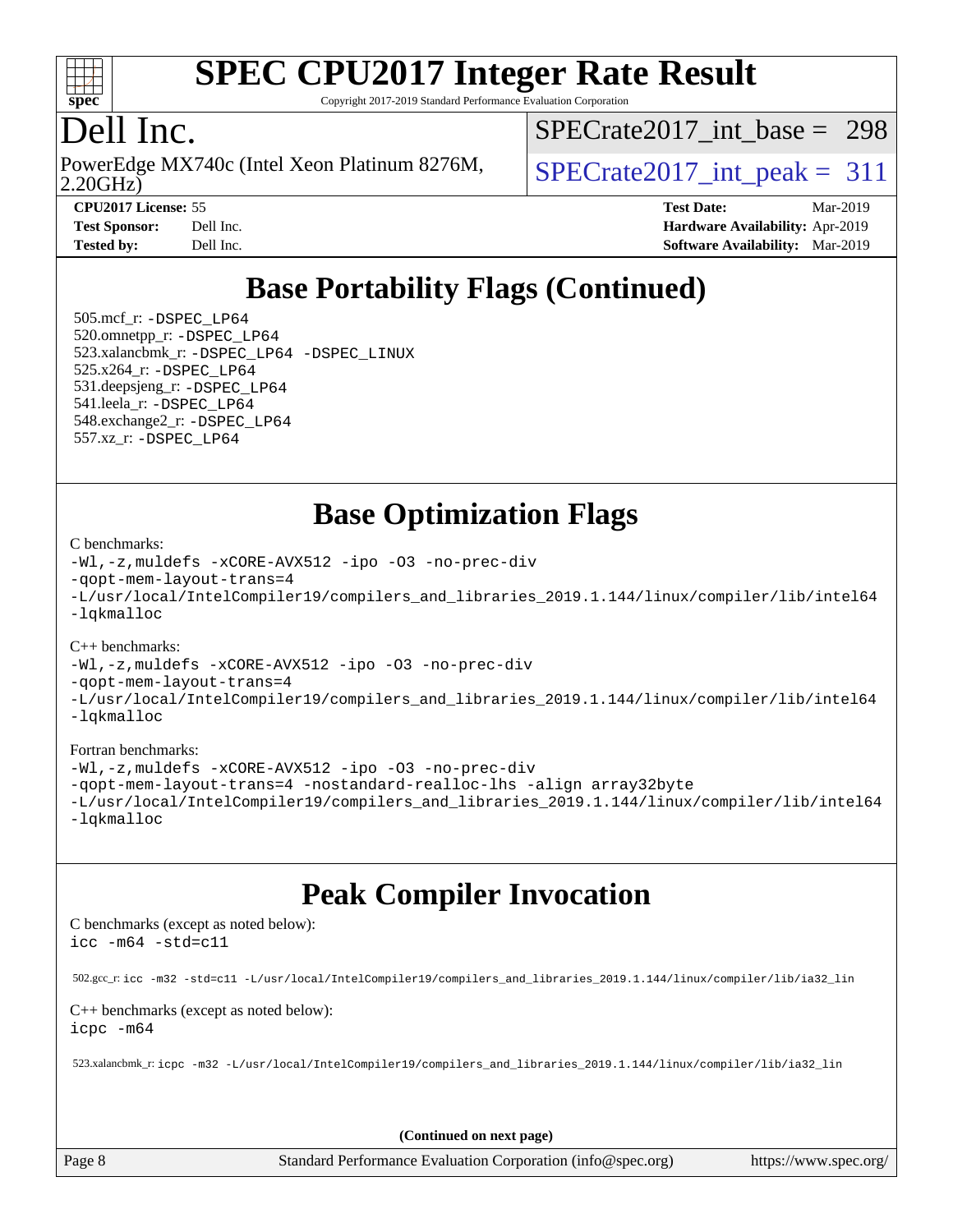

Copyright 2017-2019 Standard Performance Evaluation Corporation

# Dell Inc.

2.20GHz) PowerEdge MX740c (Intel Xeon Platinum 8276M,  $\big|$  [SPECrate2017\\_int\\_peak =](http://www.spec.org/auto/cpu2017/Docs/result-fields.html#SPECrate2017intpeak) 311

[SPECrate2017\\_int\\_base =](http://www.spec.org/auto/cpu2017/Docs/result-fields.html#SPECrate2017intbase) 298

**[Test Sponsor:](http://www.spec.org/auto/cpu2017/Docs/result-fields.html#TestSponsor)** Dell Inc. **[Hardware Availability:](http://www.spec.org/auto/cpu2017/Docs/result-fields.html#HardwareAvailability)** Apr-2019 **[Tested by:](http://www.spec.org/auto/cpu2017/Docs/result-fields.html#Testedby)** Dell Inc. **[Software Availability:](http://www.spec.org/auto/cpu2017/Docs/result-fields.html#SoftwareAvailability)** Mar-2019

**[CPU2017 License:](http://www.spec.org/auto/cpu2017/Docs/result-fields.html#CPU2017License)** 55 **[Test Date:](http://www.spec.org/auto/cpu2017/Docs/result-fields.html#TestDate)** Mar-2019

**[Peak Compiler Invocation \(Continued\)](http://www.spec.org/auto/cpu2017/Docs/result-fields.html#PeakCompilerInvocation)**

#### [Fortran benchmarks](http://www.spec.org/auto/cpu2017/Docs/result-fields.html#Fortranbenchmarks):

[ifort -m64](http://www.spec.org/cpu2017/results/res2019q3/cpu2017-20190624-15425.flags.html#user_FCpeak_intel_ifort_64bit_24f2bb282fbaeffd6157abe4f878425411749daecae9a33200eee2bee2fe76f3b89351d69a8130dd5949958ce389cf37ff59a95e7a40d588e8d3a57e0c3fd751)

### **[Peak Portability Flags](http://www.spec.org/auto/cpu2017/Docs/result-fields.html#PeakPortabilityFlags)**

 500.perlbench\_r: [-DSPEC\\_LP64](http://www.spec.org/cpu2017/results/res2019q3/cpu2017-20190624-15425.flags.html#b500.perlbench_r_peakPORTABILITY_DSPEC_LP64) [-DSPEC\\_LINUX\\_X64](http://www.spec.org/cpu2017/results/res2019q3/cpu2017-20190624-15425.flags.html#b500.perlbench_r_peakCPORTABILITY_DSPEC_LINUX_X64) 502.gcc\_r: [-D\\_FILE\\_OFFSET\\_BITS=64](http://www.spec.org/cpu2017/results/res2019q3/cpu2017-20190624-15425.flags.html#user_peakPORTABILITY502_gcc_r_file_offset_bits_64_5ae949a99b284ddf4e95728d47cb0843d81b2eb0e18bdfe74bbf0f61d0b064f4bda2f10ea5eb90e1dcab0e84dbc592acfc5018bc955c18609f94ddb8d550002c) 505.mcf\_r: [-DSPEC\\_LP64](http://www.spec.org/cpu2017/results/res2019q3/cpu2017-20190624-15425.flags.html#suite_peakPORTABILITY505_mcf_r_DSPEC_LP64) 520.omnetpp\_r: [-DSPEC\\_LP64](http://www.spec.org/cpu2017/results/res2019q3/cpu2017-20190624-15425.flags.html#suite_peakPORTABILITY520_omnetpp_r_DSPEC_LP64) 523.xalancbmk\_r: [-D\\_FILE\\_OFFSET\\_BITS=64](http://www.spec.org/cpu2017/results/res2019q3/cpu2017-20190624-15425.flags.html#user_peakPORTABILITY523_xalancbmk_r_file_offset_bits_64_5ae949a99b284ddf4e95728d47cb0843d81b2eb0e18bdfe74bbf0f61d0b064f4bda2f10ea5eb90e1dcab0e84dbc592acfc5018bc955c18609f94ddb8d550002c) [-DSPEC\\_LINUX](http://www.spec.org/cpu2017/results/res2019q3/cpu2017-20190624-15425.flags.html#b523.xalancbmk_r_peakCXXPORTABILITY_DSPEC_LINUX) 525.x264\_r: [-DSPEC\\_LP64](http://www.spec.org/cpu2017/results/res2019q3/cpu2017-20190624-15425.flags.html#suite_peakPORTABILITY525_x264_r_DSPEC_LP64) 531.deepsjeng\_r: [-DSPEC\\_LP64](http://www.spec.org/cpu2017/results/res2019q3/cpu2017-20190624-15425.flags.html#suite_peakPORTABILITY531_deepsjeng_r_DSPEC_LP64) 541.leela\_r: [-DSPEC\\_LP64](http://www.spec.org/cpu2017/results/res2019q3/cpu2017-20190624-15425.flags.html#suite_peakPORTABILITY541_leela_r_DSPEC_LP64) 548.exchange2\_r: [-DSPEC\\_LP64](http://www.spec.org/cpu2017/results/res2019q3/cpu2017-20190624-15425.flags.html#suite_peakPORTABILITY548_exchange2_r_DSPEC_LP64) 557.xz\_r: [-DSPEC\\_LP64](http://www.spec.org/cpu2017/results/res2019q3/cpu2017-20190624-15425.flags.html#suite_peakPORTABILITY557_xz_r_DSPEC_LP64)

# **[Peak Optimization Flags](http://www.spec.org/auto/cpu2017/Docs/result-fields.html#PeakOptimizationFlags)**

[C benchmarks](http://www.spec.org/auto/cpu2017/Docs/result-fields.html#Cbenchmarks):

```
 500.perlbench_r: -Wl,-z,muldefs -prof-gen(pass 1) -prof-use(pass 2) -ipo
-xCORE-AVX512 -O3 -no-prec-div -qopt-mem-layout-trans=4
-fno-strict-overflow
-L/usr/local/IntelCompiler19/compilers_and_libraries_2019.1.144/linux/compiler/lib/intel64
-lqkmalloc
 502.gcc_r: -Wl,-z,muldefs -prof-gen(pass 1) -prof-use(pass 2) -ipo
-xCORE-AVX512 -O3 -no-prec-div -qopt-mem-layout-trans=4
-L/usr/local/je5.0.1-32/lib -ljemalloc
 505.mcf_r: -Wl,-z,muldefs -xCORE-AVX512 -ipo -O3 -no-prec-div
-qopt-mem-layout-trans=4
-L/usr/local/IntelCompiler19/compilers_and_libraries_2019.1.144/linux/compiler/lib/intel64
-lqkmalloc
 525.x264_r: -Wl,-z,muldefs -xCORE-AVX512 -ipo -O3 -no-prec-div
-qopt-mem-layout-trans=4 -fno-alias
-L/usr/local/IntelCompiler19/compilers_and_libraries_2019.1.144/linux/compiler/lib/intel64
-lqkmalloc
 557.xz_r: Same as 505.mcf_r
                                      (Continued on next page)
```